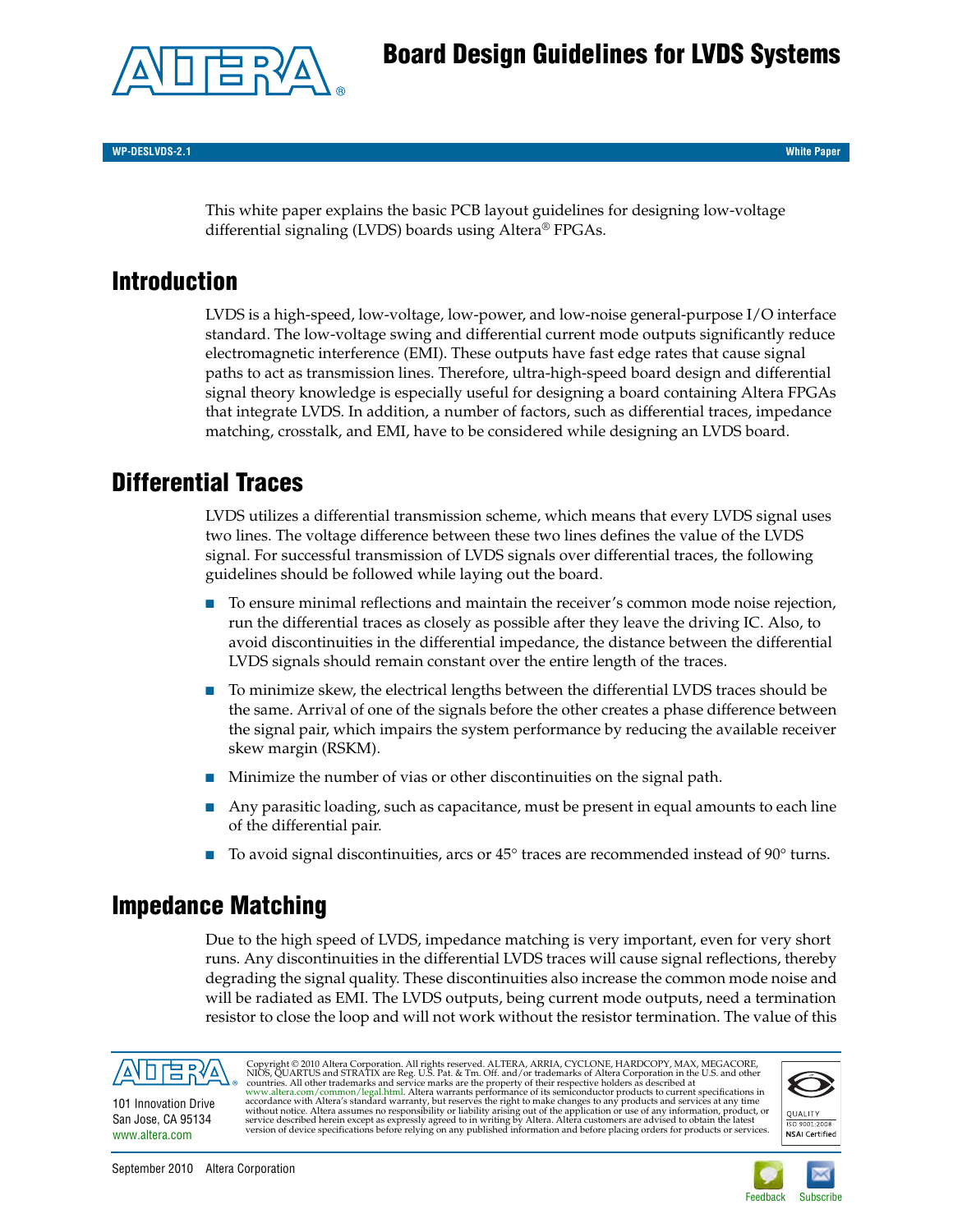termination resistor (RT) is chosen to match the differential impedance of the transmission line and can range from 90 $\Omega$  to 110 $\Omega$  (typically 100 $\Omega$ ). [Figure 1](#page-1-0) shows the correct usage of the termination resistor.

#### <span id="page-1-0"></span>**Figure 1. LVDS Termination Scheme**



The following guidelines should be used when selecting the termination resistor for an LVDS channel.

- Place the termination resistor at the far end of the differential interconnect from the transmitter. A single  $100\Omega$  resistor is sufficient.
- Use surface-mount thick-film 0603- or 0805-size chip resistors.
- Install the termination resistor within 7 mm of the receiver, as close to the receiver as possible.

### **Crosstalk Between LVDS and Single-Ended Signals**

To reduce crosstalk between LVDS and single-ended signals such as LVTTL, SSTL-3, SSTL-2, and similar standards, the differential LVDS signals must be isolated from single-ended signals. If the LVDS and single-ended signals are not placed sufficiently apart from one another, the single-ended signals may cause some interference on the differential pair. The LVDS signal that runs closest to the single-ended signal trace will be affected more than the farther one, creating a difference that will not be rejected by the LVDS receiver as common mode noise. This interference is unlikely to cause the LVDS receiver to falsely trigger; however, it will degrade the signal quality of the LVDS signal, thereby reducing the noise margin. On the same PCB layer, the singleended signals should be placed at least 12 mm from the LVDS signals to avoid crosstalk effects. The VCC and ground planes can also be used to isolate the LVDS signal layers from the single-ended signal layers. [Figure 2](#page-1-1) shows the shielding of the LVDS layers from the single-ended layers using the power planes.



#### <span id="page-1-1"></span>**Figure 2. Power Planes**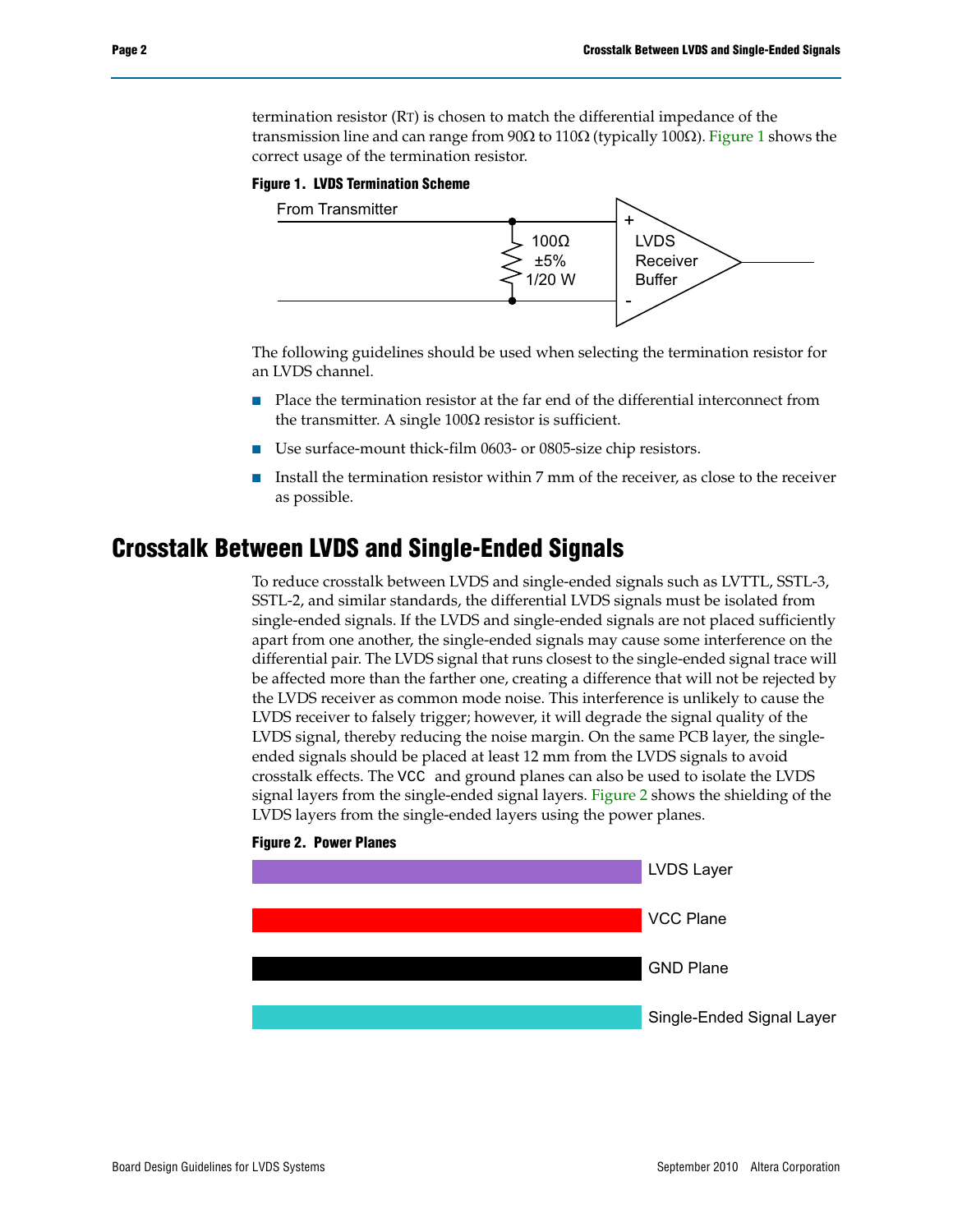## **Electromagnetic Interference**

Electromagnetic radiation is usually a cause for concern for designers because this radiation can propagate through transverse electromagnetic (TEM) waves. These waves can escape through shielding, causing a system to fail electromagnetic compliance (EMC) tests. With single-ended transmission such as CMOS or TTL, almost all of the field lines are free to radiate away from the conductor. Some of these field lines can travel as TEM waves, which may escape the system and thereby cause EMC problems.

For LVDS differential signals, field lines tend to cancel each other out, and the electric fields tend to couple. These coupled fields are tied up with each other and thus are not allowed to escape. Only a few fringing fields escape out of this coupling. Therefore, LVDS, being a differential transmission system, generates less EMI compared to CMOS or TTL signals. [Figure 3](#page-2-0) shows the electromagnetic field effects in single-ended traces and differential pairs.

#### <span id="page-2-0"></span>**Figure 3. Electromagnetic Field Effects**

Fringing Electromagnetic Fields Coupled Fields

LVDS signals can be routed on the PCB microstrip (external layers) and stripline (middle layers). [Figure 4](#page-2-1) shows the electromagnetic field radiation for LVDS stripline and microstrip traces.



#### <span id="page-2-1"></span>**Figure 4. Microstrip and Stripline Differential Pair Dimensions**



Microstrip **Stripline**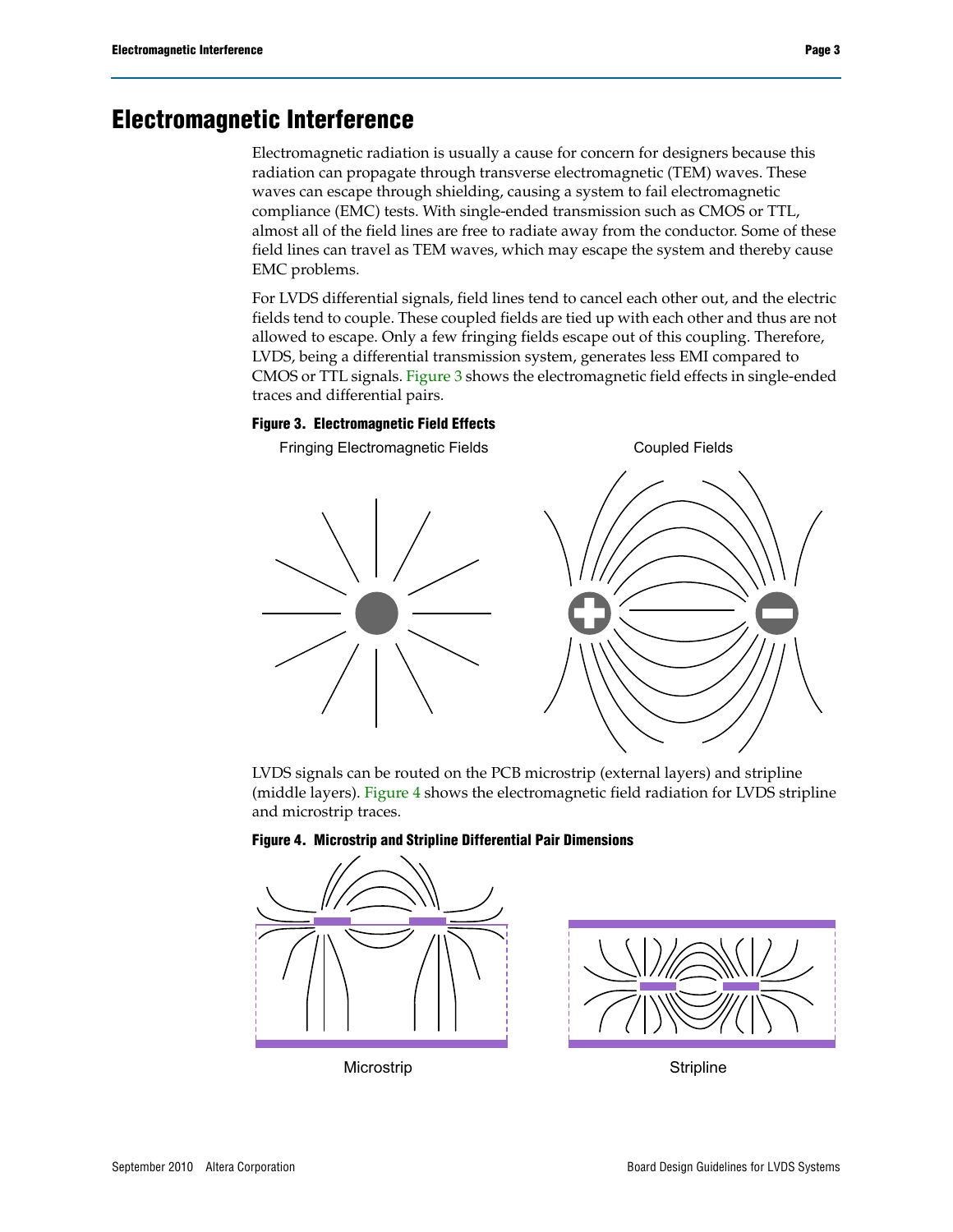For microstrip, the ground plane below couples additional field lines, thereby tying up more field lines and reducing the EMI effects. Stripline couples all of the field lines, thereby reducing EMI significantly, but it also has the following penalties:

- Considerably higher (typically one and a half times) propagation times than that of microstrip
- Needs additional vias
- Needs more layers
- Difficulty in achieving  $100\Omega$  differential impedance accurately

In order to have maximum coupling of the magnetic field lines, the space between two conductors of a differential pair should be kept to a minimum. [Figure 5](#page-3-0) shows the dimensions of a stripline and microstrip pair.

<span id="page-3-0"></span>



For better coupling within a differential pair, make *S* < 2*W*, *S* < *B*, and *D* = 2*S* where:

- $W =$  W  $=$  width of a single trace in a differential pair
- $S =$  space between two traces of a differential pair
- $D$  = space between two adjacent differential pairs
- $B =$  thickness of the board

For good coupling between two conductors of a differential pair, the following rules should be followed:

- Space between the conductors should not be more than twice the width (*S* < 2*W*)
- Thickness of the board should be more than the space between the conductors  $(B > S)$
- Space between two adjacent differential pairs should be greater than or equal to twice the space between the two individual conductors. (*D* > 2*S*)

### <span id="page-3-1"></span>**General PCB Guidelines**

This section lists general PCB layout and supply voltage guidelines.

- The commonly used FR-4 material works well for low frequency (500 to 600 MHz) applications. G-TEK or Teflon can be considered for high-speed designs.
- Estimate the number, value, and type of decoupling capacitors required to develop an efficient PCB decoupling strategy during the early design phase, without going through extensive pre-layout simulations. Altera's Power Delivery Network (PDN) tool provides these critical pieces of information.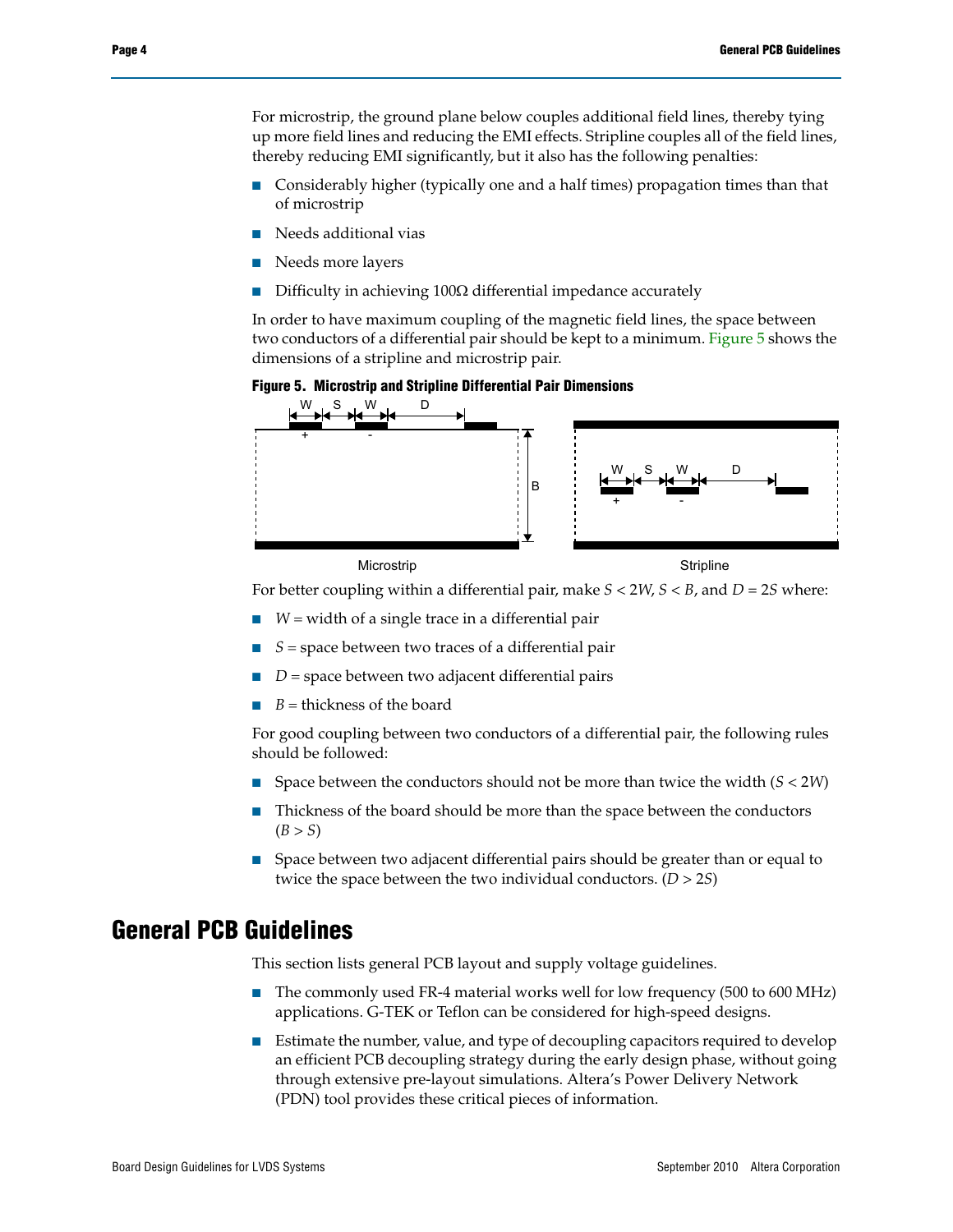- $\mathbb{I}$  For further information about the PDN tool that targets your FPGA, refer to the [Power Distribution Network Design Tool](http://www.altera.com/technology/signal/power-distribution-network/sgl-pdn.html) webpage.
- When using LVDS devices, all the VCC\_CKLK and VCC\_CKOUT pins should be bypassed with a 0.1-, 0.01-, and 0.001  $\mu$ F mica, ceramic or polystyrene 0805-size surface-mount chip capacitors connected in parallel. These capacitors should be placed immediately underneath the pins. In addition to these capacitors, another  $2.7 \mu$ F capacitor should be placed close to the pin.
- Keep the LVDS drivers and the receiver as close to any connectors as possible.
- The physical length of each trace between the transmitter outputs and the connector should be matched to within 5 mm of each other to reduce data skew.
- Isolate LVDS signals from TTL signals to reduce crosstalk (preferably on different layers).
- Separate LVDS ground and supply planes.
- Always use high-impedance, low-capacitance scope probes with a wide bandwidth scope.
- Keep stub lengths as short as possible.
- Multiple vias should be used to connect to power and ground planes.

### **LVDS Cables**

Cables can be used to transfer the LVDS signals from one board to another. However, due to the specific impedance matching and low skew requirements, typical cables may not be suitable for LVDS. Use the following guidelines to select cables for LVDS applications:

- The cables must fulfill the "matched impedance" requirement of LVDS.
- Cables should have very low skew.
- The conductor pairs must be balanced (i.e., both of the conductors should incur the same delay while going through the cable).

For low speed and very short runs, ribbon cables can be used. For longer runs and high speed, use twisted-pair cables (balanced twisted-pair cables work well in this application). If you use ribbon cables, the signal pairs must be separated by the ground wires, and the edge conductors of the ribbon cable should not be used to carry signals. [Figure 6](#page-4-0) shows a ribbon cable used for LVDS application.

#### <span id="page-4-0"></span>**Figure 6. Ribbon Cable for Low Speed LVDS Applications**



Twin-axial cables can also be used for LVDS applications, as they are far more balanced then coaxial cables. In contrast to coaxial cables, twin-axial cables generate far less EMI due to the field cancellation effects. The coaxial and twin-axial cables are shown in [Figure 7.](#page-5-0)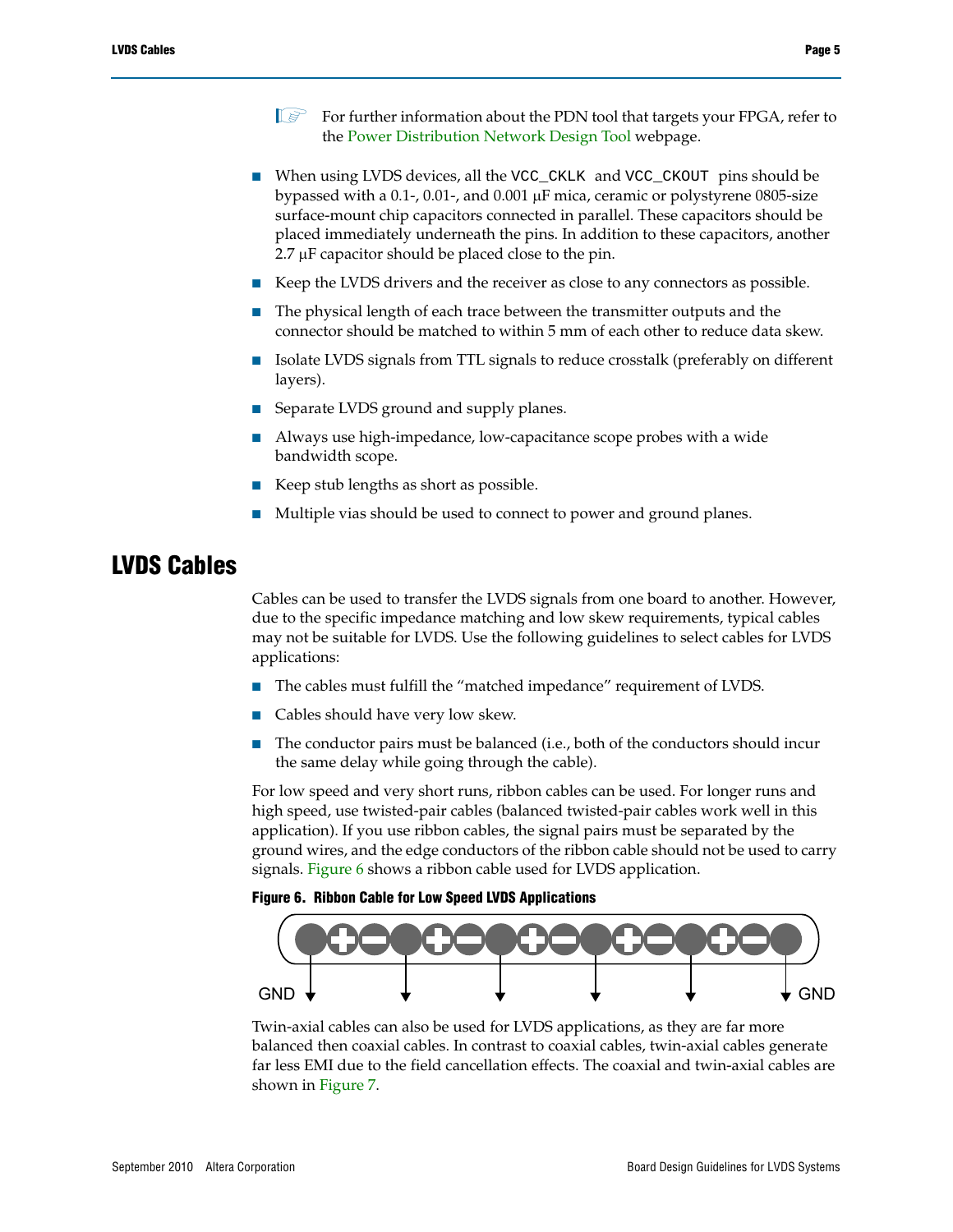#### <span id="page-5-0"></span>**Figure 7. Coaxial and Twin-Axial Cables**



For optimum performance, use twisted-pair cables, because the LVDS receiver rejects whatever small common-mode electromagnetic radiation these cables pick up. For small distances (approximately 0.5 m), the CAT3 balanced twisted-pair cables work well. For distances greater than 0.5 m and data rates greater than 500 MHz, use CAT5 balanced cables.

### **LVDS Connectors**

Connectors can be used to connect the LVDS signals from one board to another. [Figure 8](#page-5-1) shows good and bad examples of the LVDS connectors. In the right example, the differential pairs are the same length; in the left example, signals of the same differential pair have different lengths, thereby causing skew.

<span id="page-5-1"></span>



Use the following guidelines while selecting connectors to be used for LVDS applications.

- Connectors must have low skew with matched impedance.
- Connectors with same length leads should be selected for lower skew and crosstalk.
- The two members of the same differential pair must be placed adjacent to each other on the connector.
- Ground pins should be placed between differential pairs.
- End pins of the connectors should preferably be grounded and must not be used for high-speed signals.
- All the unused pins of the connector should be properly terminated.